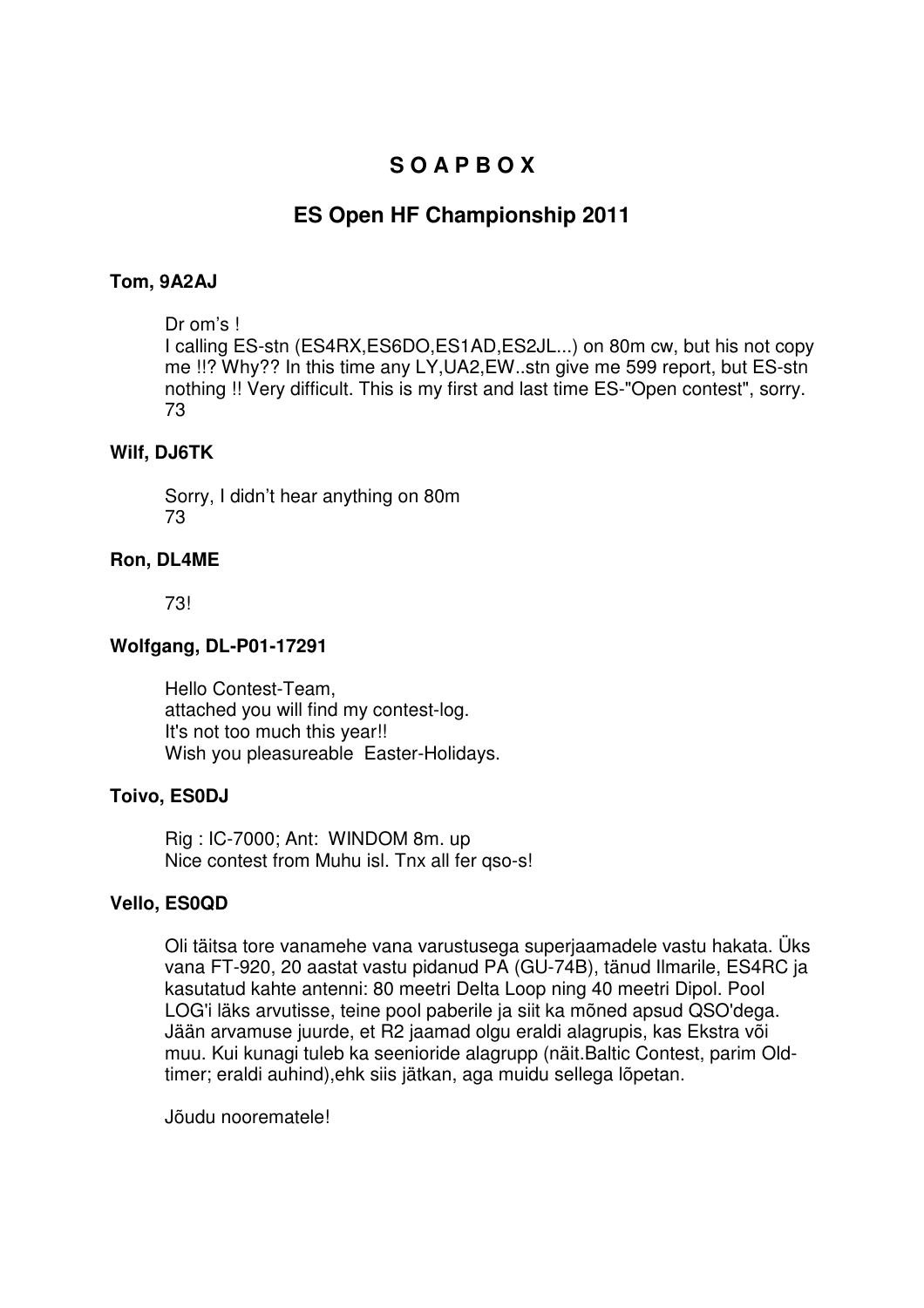# **Andres, ES1AN**

Võistlusklassid C,F Kui kordussided maha võtta, siis tegin 330 sidet ja 15 kordajat. Jõudu kontrollimisel, cu 2012 aastal. 73

### **Teo, ES1AO**

Paraku pole mul muud aruandeprogrammi tagavaras, kui ULL (välipäeva) oma. Kuna sellel bändi tulpa ei ole , püüdsin (mittevajaliku) lokaatori abil vahet teha. Kui real on "KO29HI", siis on see 3.5 MHz side; kui aga "KP00AA", siis 7 MHz side.Panin EDI faili ka lisaks, aga kohtunikel vist sellest rõõmu ikkagi ei ole, sest formaat ei klapi.

Eks te vaadake siis niisama.... Et tüli vähem oleks, piirdusin ainult esimese tunniga. Vähemasti oli kutsung (korraks) eetris.

Kasutasin Sinu ette antud (muide üsna harjumatut ! ) aruandevormi ja loodan, et minu "check log" ilmub ka teiste omataoliste hulgas....

73!

# **Enn, ES1OV**

Rig: ICOM 706MKII, 100W; Ant:. horis. quad. 73!

### **Aadu, ES1TU**

Radio: ICOM IC-756 PRO 3 Amplifier: Ameritron AL-80B Antenna: Inverted-L 73

### **Gary, ES1WST:**

First: My apologies if anyone had problems with the N1MM UDC software. I was in the woods without Internet starting on 4/14, but Nick NA3M posted a solution on the Yahoo N1MM forum. It should work perfectly in 2012!

Again a very enjoyable contest for me! I made a big effort by arranging a twoday mini-expedition to Saaremaa and had a great time. I built a trap dipole (W3DZZ) on Wednesday but due to family committments had very little time to test the antenna and prepare before leaving for Saaremaa. I was pretty nervous because I knew it would be possible to forget one single item and not be able to operate! Plus, I found out on Thursday morning before leaving that the N1MM software no longer worked on my fancy 64-bit Windows 7 laptop, so I had to load my old Windows XP computer into the car too. I brought the soldering iron and lot of other electronic supplies just to be prepared.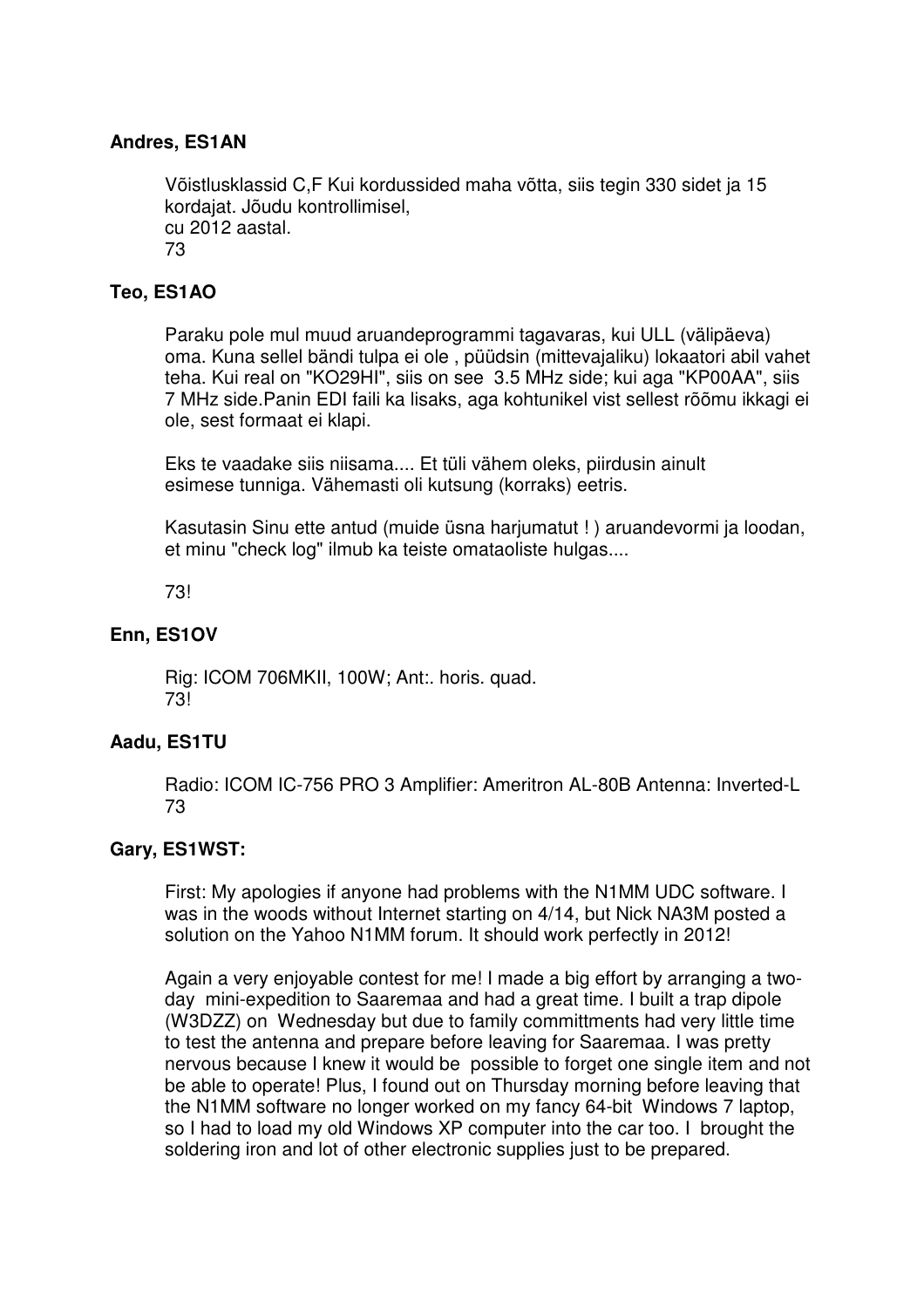Arrived in Sõrve peninsula too late to set up the antenna on Thursday, so I contented myself to just survey the location and get prepared! My host very kindly cooked me dinner.

Friday morning I put up the mast/antenna myself, which is a scary task alone if you have never done it before, but I didn't have any problems. I started testing the antenna and I had cut the 40m section a bit too short so the SWR was high in the CW part of the band. Thankfully, the 80m section was too long, so I spent a couple of hours trimming it for resonance around 3.53 MHz.

Once the antenna was working, I tried to make a few QSOs and was pretty disappointed since the reports weren't very good and I couldn't hear a single Estonian station. However, since during the contest, practically everyone could hear me fine, I must conclude that contest operators have the best ears and the best stations, compared to everyday operators during the week!

I woke up at 6:30 AM on Saturday and tried to sleep more but was too excited. I got up and my little puhkemaja was a bit cold. It's then I realized it was my responsibility to keep the fire going if I wanted heat! I immediately got some logs in the stove but all I could do was fill the house with smoke. Unfortunately, the door needed to be open during the contest since that was my coax conduit, so I prepared for a cold 4 hours.

It was about 7:45 AM when I realized the multiplier file didn't work correctly so after warning all the N1MM users to prepare in advance for problems, I was caught trying to get the software running 15 minutes before the contest. Thankfully I solved the problem quickly. I made a quick SSB QSO on 80m with Rein in ES6 and he said I had a good signal so I was feeling better.

The contest started out a bit slow, but I quickly had a stream of callers. For a QRP station (5W), this is truly a rare pleasure. In most contests, I can call CQ all day long and no one will ever answer me!

The antenna worked well in my opinion. I had some discussions with American operators a week before the contest and they thought 40m propagation might be impossible within Estonia unless via scatter, but by about 9 AM I started hearing ES on 40m. I managed to work 8 multipliers on 80m and 7 on 40m so I am content. Perhaps the location helped?

My goal had been 200 QSOs (and dreaming of 300!), but I wasn't sure about the possible multipliers. In fact, I think I have reached the limit of what I can do with 5W, so I plan to hopefully have at least 50W next year.

Finally, thanks to everyone for copying my call. I think ES1WST/0 was the longest call in the contest.

73, Gary, ES1WST (WS4T)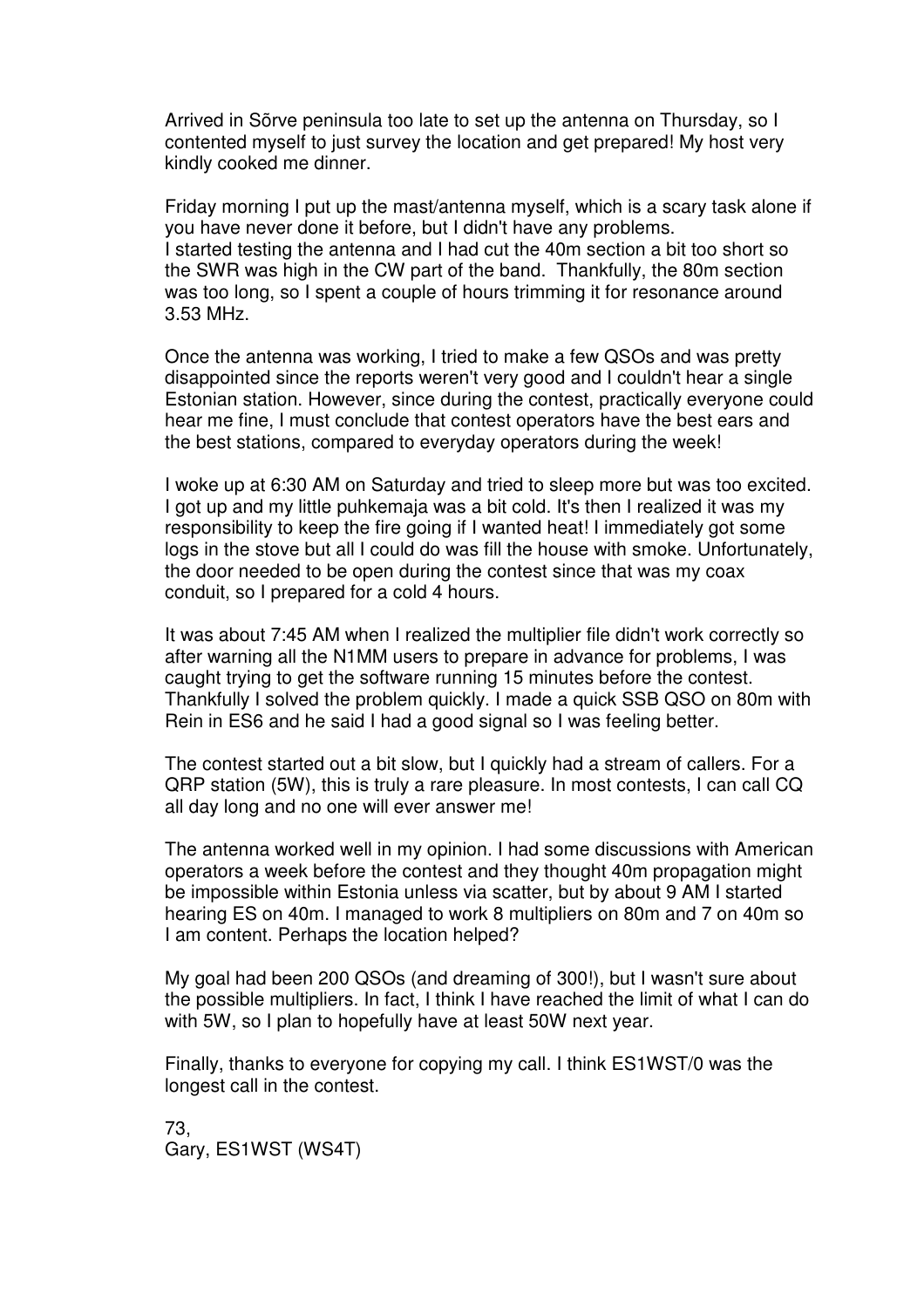# **Klaus, ES1XQ/2**

Võistlusklass oli SO SSB, transiiver ICOM IC-735, saatevõimsus 100W, antenniks inverted V 80m ja 40m ühise toitepunktiga.Jaama QTH oli seekord KO29LI e. Harjumaal

Rae vallas asuvas Vaskjala külas.

# **Tarmo, ES2ACT:**

Ei pidanud otstarbekaks saata (ei tahtnud viimaseks jääda 8-) ), aga kontrolliks ...

# **Erkki, ES2DC**

Saadan aruande uuesti, avastasin, et N1MM logger oli punktiarvestusega väga

optimistlik olnud. Samuti oli millegipärast klass high kuigi peaks olema LP (kuni 100W) ja mode ainult SSB.

73

# **Igor, ES2IPA**

Väike äpardus juhtus 2. ringi alguses, kus WinTest'i logiprogrammi vahetamise käigus (vaja 4x vahetada) jooksis programm kokku, ega vahetanud laineala (40/80), mistõttu 3-4-5 sidet võib olla vale sagedusega. 73!

### **Arvo, ES2MC**

Naljakaid juhtumisi soap-boksi tarvis paraku ei olnud...

### **Sven, ES2S**

Loodan et kõik ok. 73!

### **Mart, ES3BM**

Vabandan,et nii palju viivitasin,kuid aruanne oli ammu läpakas kuid läpakas oli panges.ES3AT abiga sain masina uuesti tööle.

### **Henno, ES3GX**

Kõike paremat!

### **Jaan, ES3RY**

Proovisin seda ES5JR exceli varianti....päris mugav.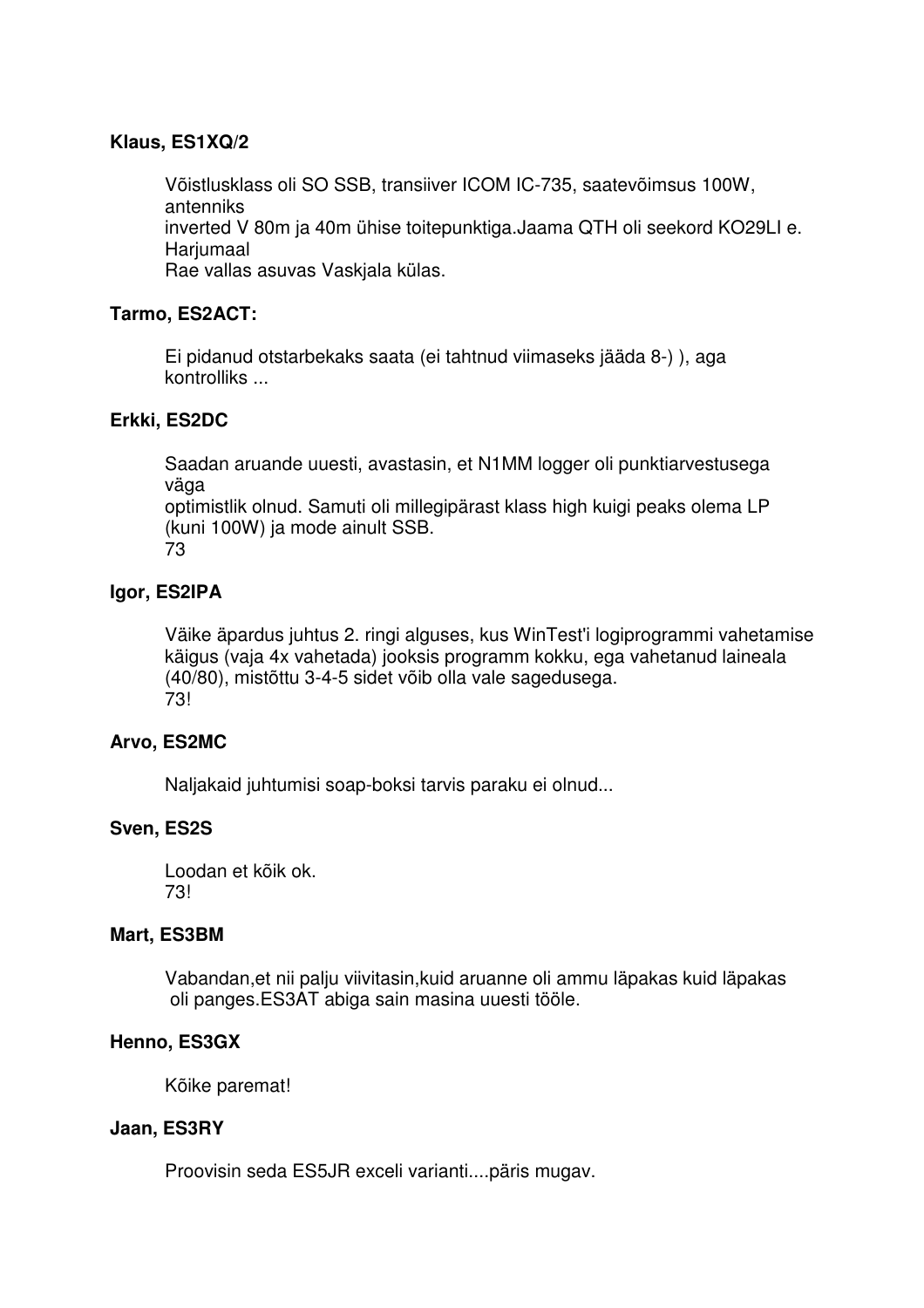### **Anatoli, ES4RD**

K3 PA ACOM 1010 ANT DIPOLES The first time worked ES OPEN in the programm 5MContest. Problem with CAT. Could not do anything.

Thank you all, and 73!

## **Kalju, ES5EX**

Rig: 50W

### **Jüri, ES5GP**

Klass B1, välitingimused. Head kontrollimist…

#### **Valeri, ES5QA**

RIG: TS-2000, 100W, 80 M DIPOLE, 40 M INV VEE OLI TORE.100W liiga vähe, ainult otsimise peale-kuhja ei tekkinud! 73!

#### **Neil, ES6DO**

Kuna N1MM jooksis teadmata põhjustel kohe esimestel minutitel hunnikusse, siis tuli käsitsi excel-iga vormistada. Loodan, et sobib. 73

### **Rivo, ES6FC**

Tervitus! Kahjuks ei oska rohkem teha. ES-ruute on 4+7 ja sidesid 45 = 495 punkti.

Peaks olema klass B1 st. SSB ja FT 897D 40 m deltaga. 73!

### **Mati, ES6QZ**

Rig: IC-751, Ant: dipole

### **Tõnu "Tom", ES7MB**

Saadan siis kaasapanus ka oma lühikese logi .... 73!

### **Hugo, ES7TH**

TX: 2W, Ant: Delta 160 m. 73!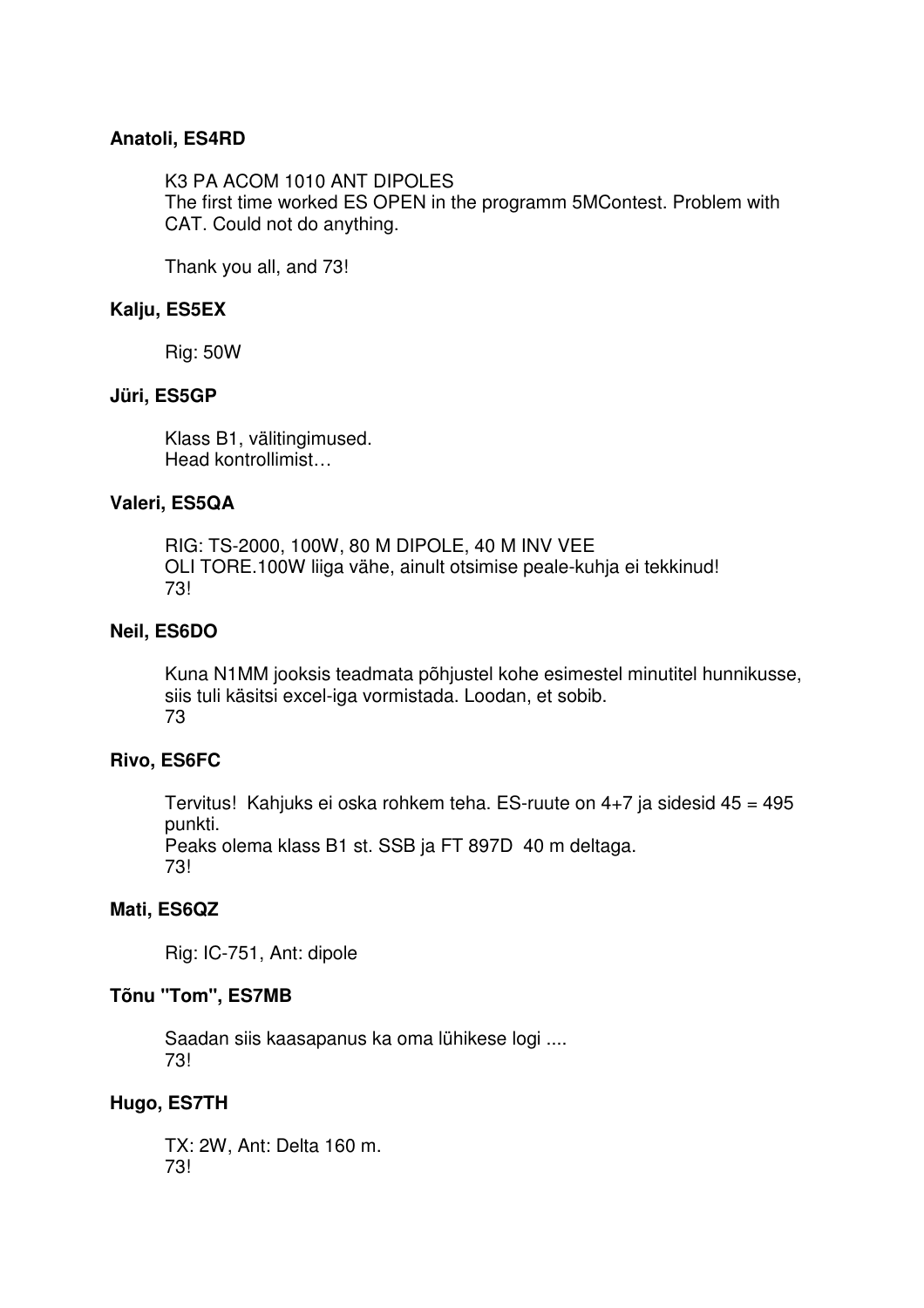#### **Alev, ES8TJM**

Rig: IC706 & PA; Ant: 80M delta & 40M inv "V"

#### **Arvo, ES9A**

RIG:FT-920 (CW) & FT-847 (SSB), PA: GS35B (ca 800W) ANT: 80/40m dipool

Ääremärkuseks - üllatas 40m Eesti-sisene levi. Ainult esimesed 45min oli nutune nagu alati. Aga siis avanes, ES SSB QSOd peetud kõik "paljajalu", ei polnud probleemi....

Aga - ikka sama kisakoor, et ei pole ES9 kordajat. Uskumatu - kolm ES9 jaama platsil ja ikka vähe. Nutukutid peaksid natuke ka oma peaga juurde mõtlema - ES9A püsis täiesti paigal ja ES9B peaaegu paigal nii CW kui ka SSB sagedusalas, nuppu tuleb keerata. Veidi harjutud, et mõni ES9 tuleb äkki kutsuma nagu eelmistel aastatel. Noh, ei ole põhjust kedagi eelistada.

Aga lõbus oli -:).

Kõik logist leitud vead võtan oma kanda. Vast võetud on õigesti aga kirjandust hiljem sotti saada on mõnel juhul keeruline...

#### **Victor, EU6AA**

Rig - FT-840, pwr=100W, ant - Delta Loop 73 and CU next year

#### **Mike, EW6DM**

TNX for Contest, 73!

#### **Al, F3CW**

Hello ! First time in ES Open - So bad conditions on 80 meters here. Congrat's and see you next year. 73

#### **Christian, F6FTB**

Rig: K2 at 100 watts; Ant: 2x20 m doublet

#### **Bill, GI4AAM**

Rig: IC7400; Ant: G5RV Very poor propagation to ES.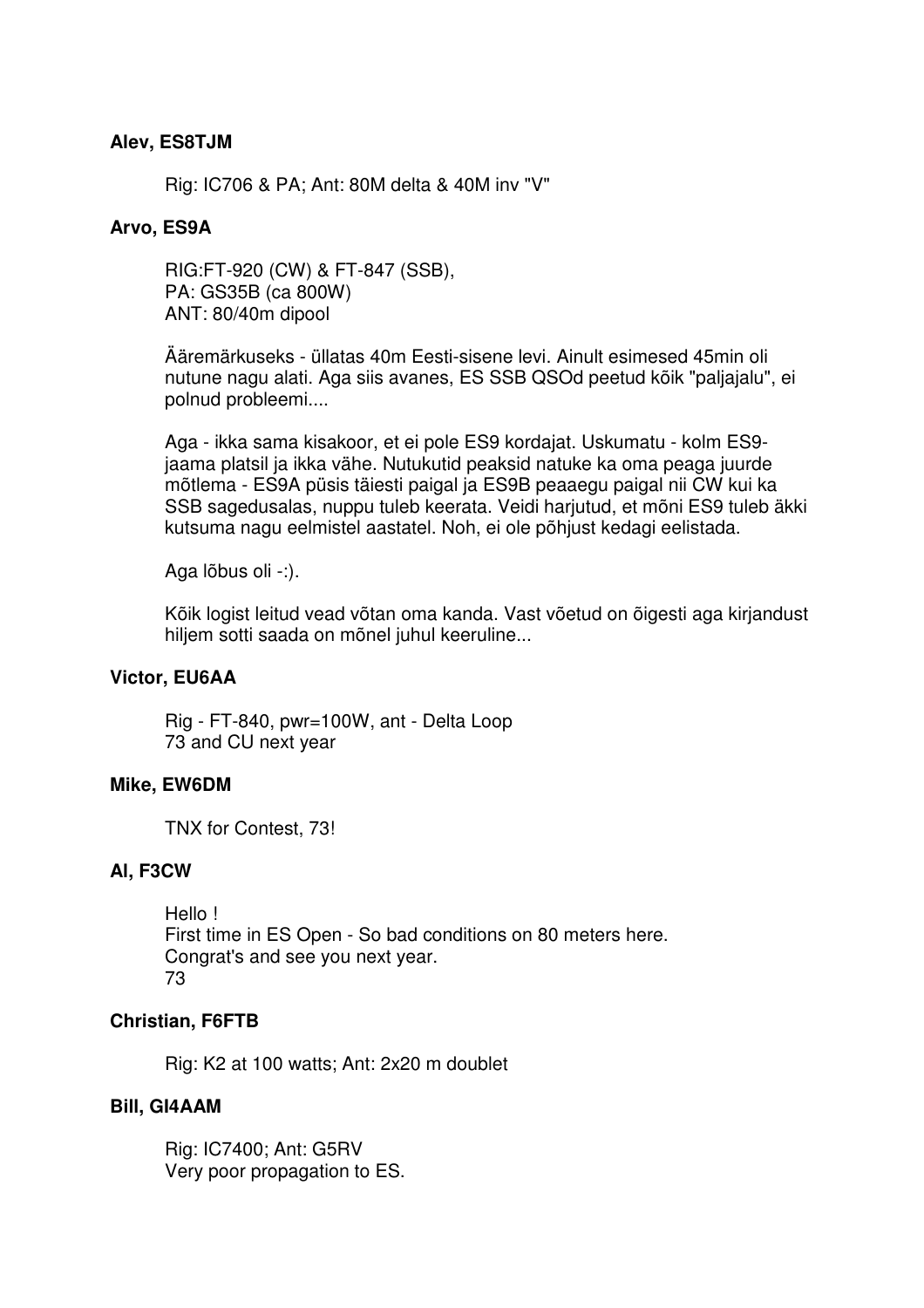### **Laszlo, HA6NL**

ICOM756PRO 100 watts dipole

#### **Andrea, HB9DUR**

Spent the first 30min in chasin signals on 80m without chances. Worked well on 40m until the signal level and actitity of neibouring countries increased making impossible to copy weak signals form ES. Next time on CW.

#### **Gediminas, LY1EE**

FT-990AC, Dipole

#### **Arvydas, LY2F**

73!

#### **Kestutis, LY2LF**

Rig: Home made; Ant: dipole 73!

#### **Petras, LY2ND**

TNX

### **Algis, LY2NK**

Rig: home-made; Ant: home-made

#### **Darius, LY3DA**

CU in Baltic Contest this weekend! 73 Nägemiseni.

### **Mindis, LY4L:**

Thank you for the contest! CU! 73!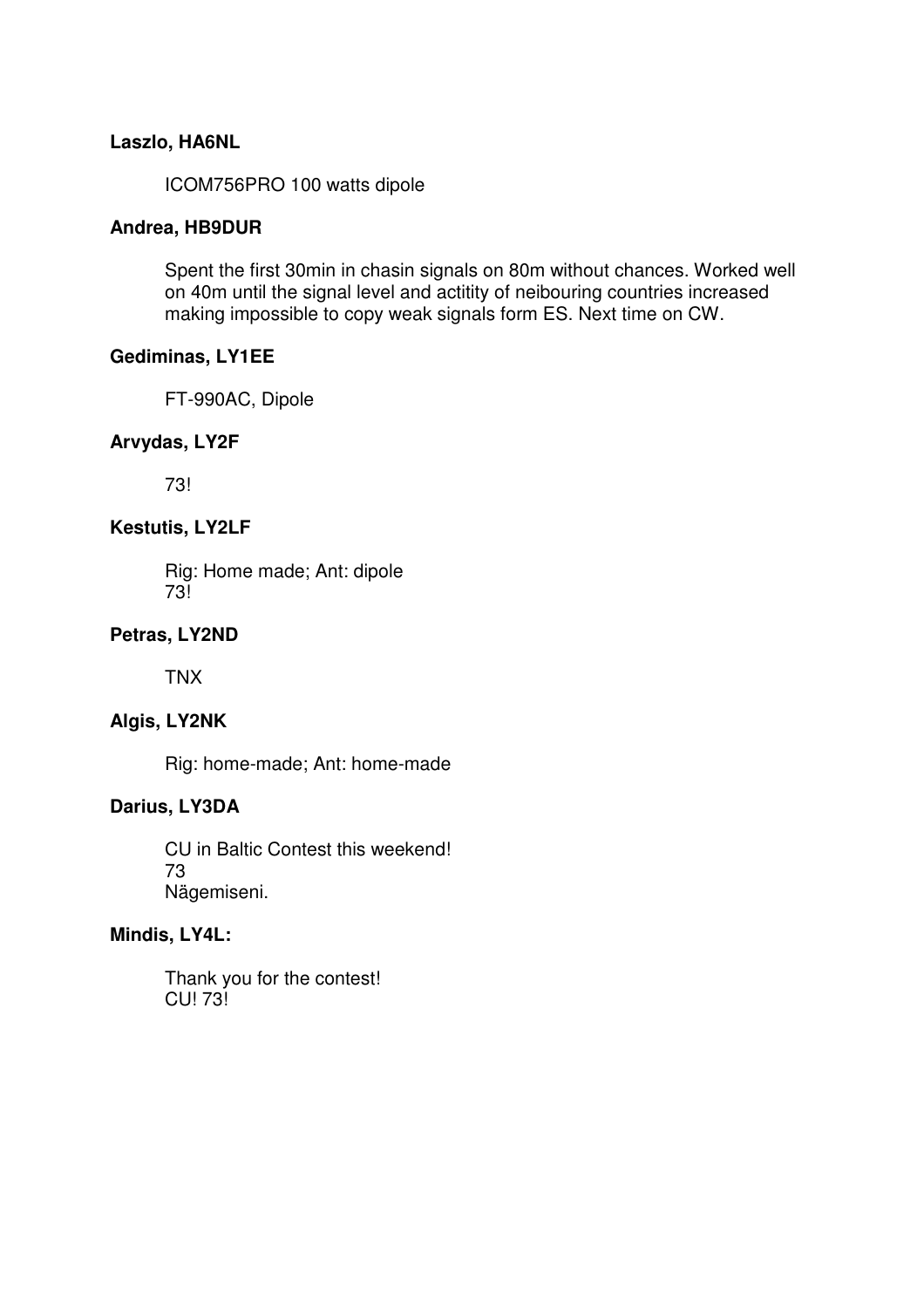#### **Gediminas, LY9A:**

FT-1000MP + 80m band dipole.

Never experienced such a good 40m band conditions in my many previous ES Open Championships. The first hour was as usual - only 3 40m QSO, but later.... Even with out of 40m band antenna...

Thanks for the nice time in ES-Open and CU next year!

#### **Heikki, OH2LNH**

Power 100w, RIG: FT897D, ANT: G5RV

#### **Orvo, OH5NE**

SRI. Ei ole tilaisuutta ottaa osaa erau contestiin koska samana päivänä on SRAL vuosikokous Helsingissä. Harmillinen asia mutta ehkä ensivuonna ei kokous ja teidän testi satu samalle päivälle.

**Contestiterveisin** OH5NE, Orvo Arkko

#### **Teemu, OH6GAW**

First time in ES-open , and it was FUN. I did have major broblems first with my N1MM.... 80m was very poor but 40m was in nice shape after first hour!

STN: K2 / 100W 1/2 Dipole on 40m @ 5m 1/2 Dipole on 80m @ 4m

HI HI 73, CU next year!

#### **Stanislav, OK1FCA**

TRCVR 70 W; Ant: ECO mobile whip @ 5 m

#### **Jan, OK2BND**

Rig: IC706 100W; Ant: dipole 41.6 m and vertical R7000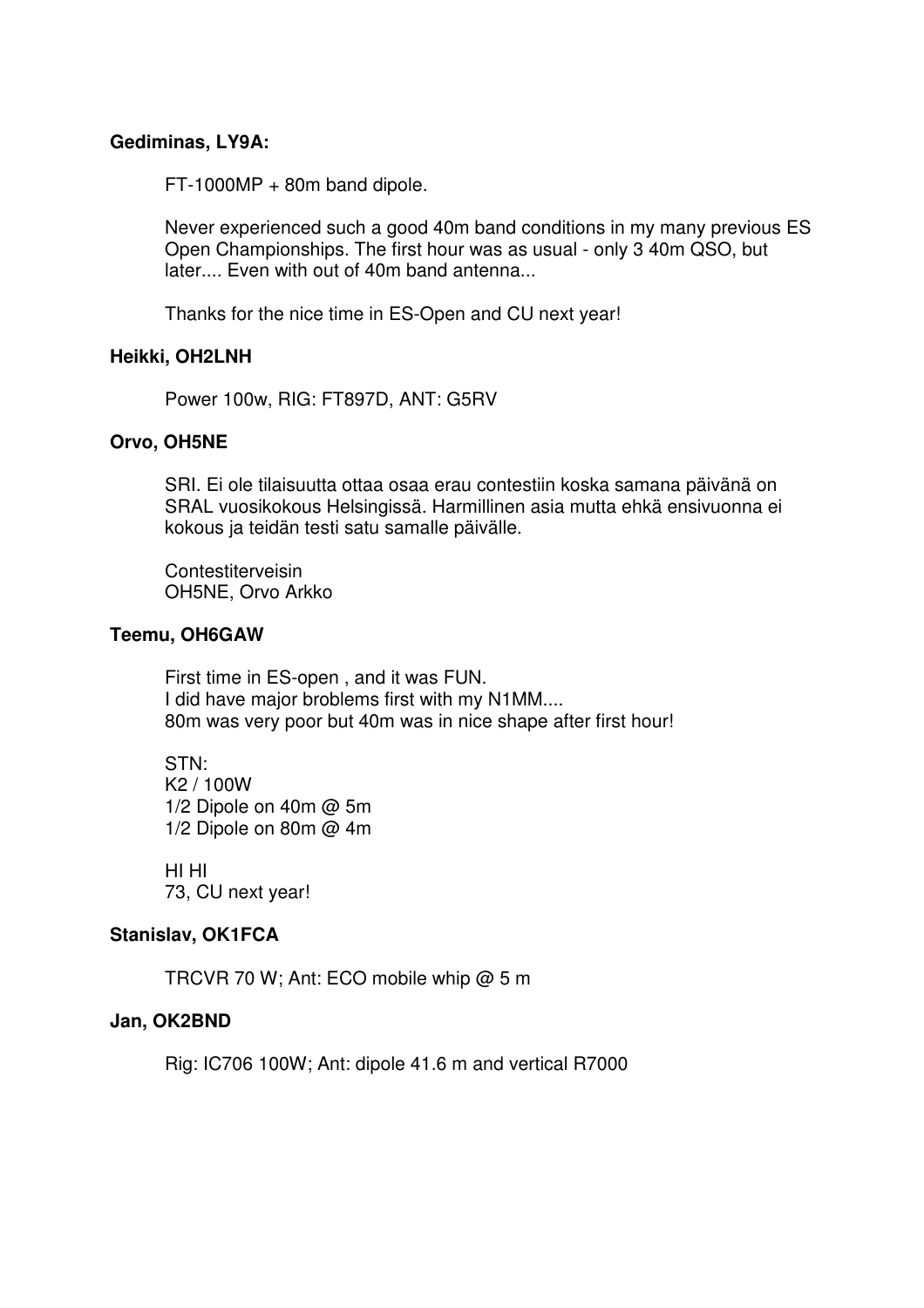#### **Jean-Jacques, ON3ND**

Here is my very small paper log for the ES open contest... Sorry but time it was not a right time for me... Will try for more activity next time.. 73 qro de "JJ"

#### **Patrick, ON6AT**

FT-950 100W Antenne: W8010 + R8

I do each year various contests (SSB and digital modes). This contest whas the first for me. 80m no station heard. At 40m I could just hear the strongest stations. It would be possible for NOT ES stations to work all stations. The rules allow any SSB QSO counts 1 point, but NO ES stations refused to give my a report.

73 de ON6AT

#### **Jan, OZ1ADL**

Well, here it comes missing my QSO´s between #54 and 74....maybe you can reconstruct them on the basis of the others´ reports? Otherwise, at least the other will get their points... I accidentatally erased one of the logs trying to merge them in Wintest. Hopefully I'll be back on track next year :-) Happy Easter & Best 73 from Denmark

#### **Eric, PA2REH**

Used a K2 100W and GP Thanks to all, 73 de Eric - pa2reh

#### **Sergey, R3LC (ex UA3LHL)**

MNY TNX for the Contest! CU the next year. 73's

#### **Albert, RA3EA .**

TNX FOR FB CONTEST! 73!

#### **Yuri, RA3NC**

Здравствуйте, коллеги, крайне неудачно время соревнований.На 2 часа необходимо раньше.И мало участников из ES.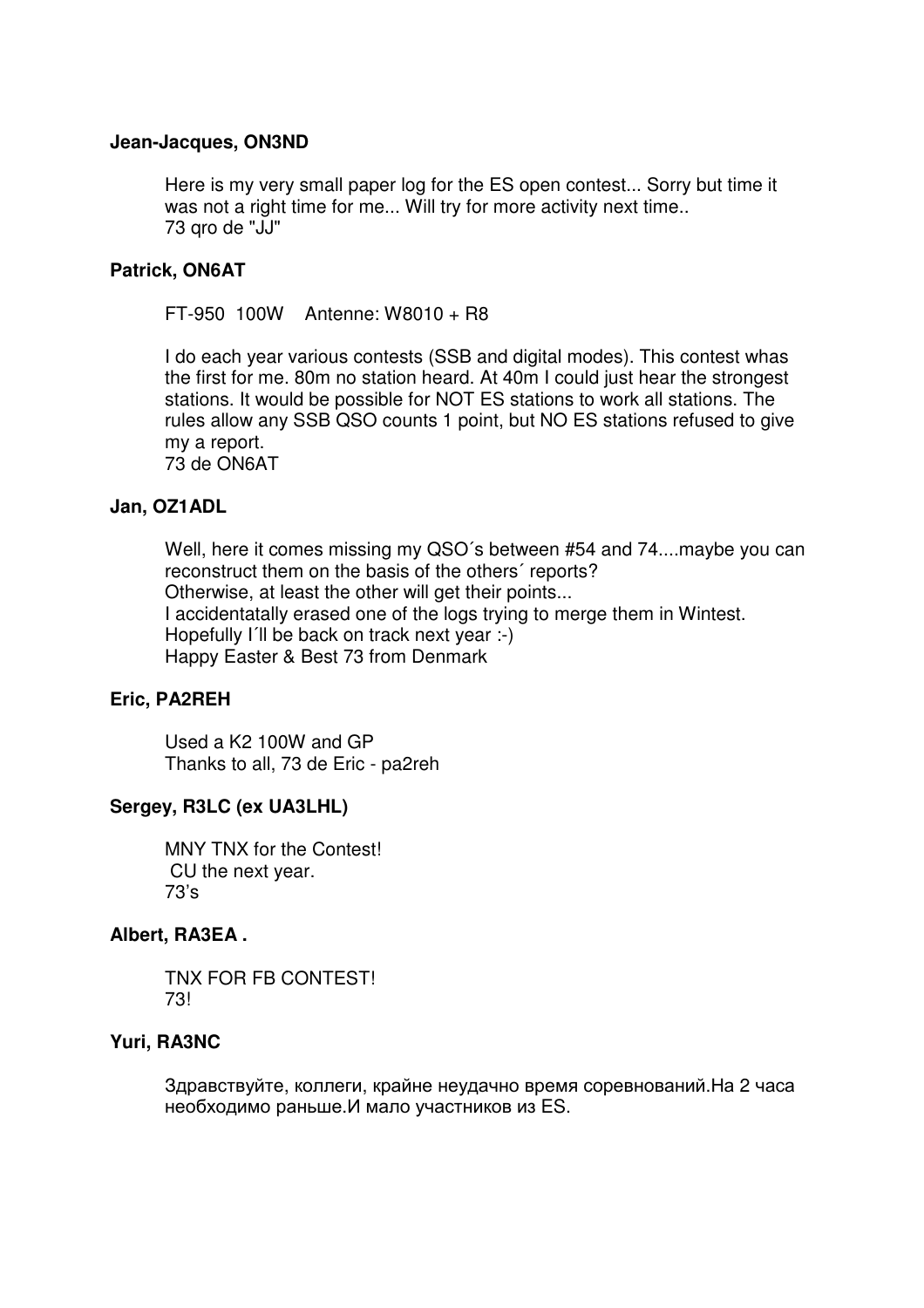### **Slav, RA4AI**

TNX for Contest! GL! 73!

#### **Valery, RW3AI**

Icom 7800, Ant LW, ECO

#### **Lars, SM4DQE**

Rig: FT-847; Ant: G5RV

#### 73 de **Anders, SM5EFX**

#### **Rolf, SM5MX**

No stations hrd from ES7 & ES8

### **Arne, SM7CIL**

Please find enclosed my log for the Estonian Open contest 73

#### **Gösta, SM7EH**

Rig: FT1000MP; Logger: SD

#### **Johan, SM7XON**

Equipment used: Yaesu FT-2000 with SB-220 amp, 1kw into a dipole antenna.

Many thanks for a nice contest, 73

# **Wladyslaw, SP1AEN**

Rig: TS-430S 100W; Ant: LW

#### **Josef, SP4-208**

Vy 73!

#### **Vsevolod, U3DI**

Rig ICOM-746 100w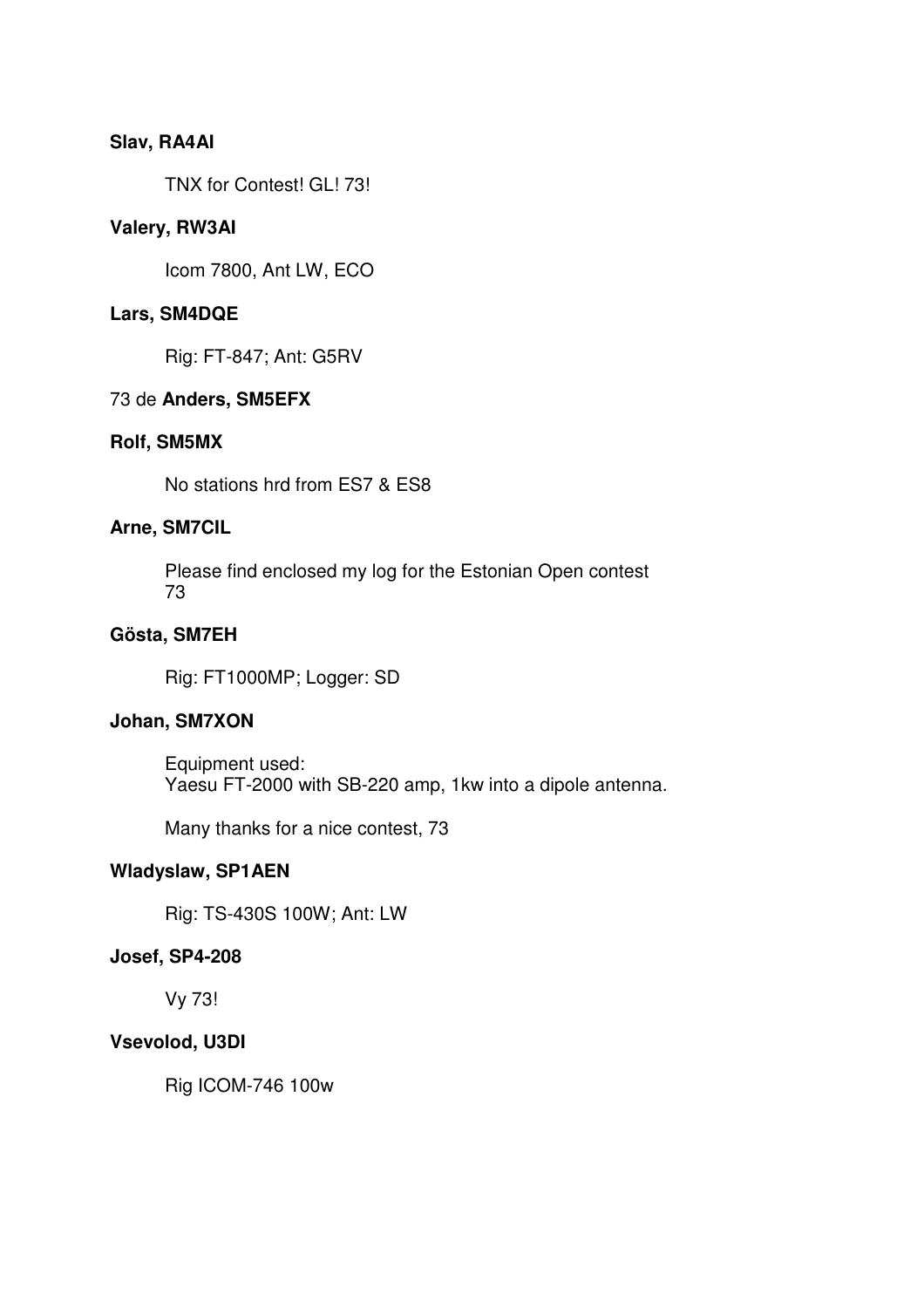# **Vyacheslav, UA2FL**

RIG:TS-940SAT; Ant: Inv.Vee.,GP. 73!

### **Nick, UA6HFI**

RIG: FT920 ANTENNAS; GP

### **Ivan, UA9XBJ**

TNX FOR TEST! 73!

# **Anatoly, US0QG**

Rig: Home-made 15W

### **Vasil, US4IRT**

73!

### **Boris, UX8IW**

UW3DI, InvVee, dipole

### **Vilnis, YL2BJ**

Better 4x1/2 hour to inctease rate..Tnx fer contest!

# **Pavel, YL2HK**

73!!!

# **Zigis, YL2PJ**

Nice test this year! Tnx for QSOs.

#### **Peter, YL2PN**

IC-751 100w INV VEE @ 10m AGL

#### **Alec, YL3DX**

IC-756PROIII 100W; ant vertical. 73 & DX!